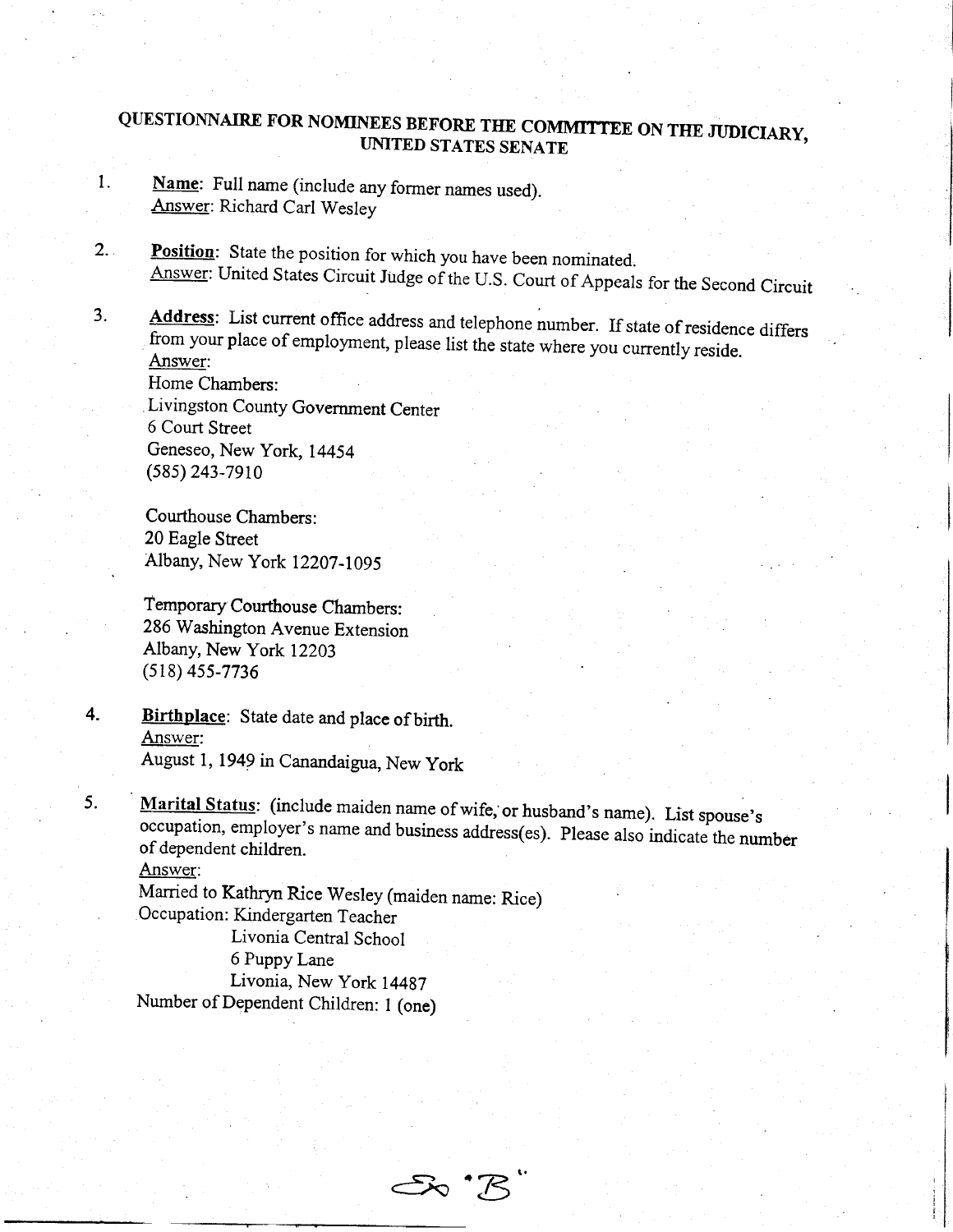## **Counsel:**

Theodore S. Kantor counsel for defendant 16 East Main Street Suite 950 Rochester, New York 14614 (585) 262-4700

(a) This case was not reported.

(b) This was an ancillary proceeding involving maintenance and other payments pursuant to a divorce decree.

(c) I represented the plaintiff, Carol L. Buell.

(d) I handled all aspects of the case.

Criminal History: State whether you have ever been convicted of a crime, within ten 20. years of your nomination, other than a minor traffic violation, that is reflected in a record available to the public, and if so, provide the relevant dates of arrest, charge and disposition and describe the particulars of the offense. Answer: No

Party to Civil or Administrative Proceedings: State whether you, or any business of 21. which you are or were an officer, have ever been a party or otherwise involved as a party in any civil or administrative proceeding, within ten years of your nomination, that is reflected in a record available to the public. If so, please describe in detail the nature of your participation in the litigation and the final disposition of the case. Include all proceedings in which you were a party in interest. Do not list any proceedings in which you were a guardian *ad litem*, stakeholder, or material witness. Answer: Yes.

**Actions Against Court of Appeals** 

1. Matter of N.Y. State Assn. of Criminal Defense Lawyers v Kaye et al. (96 NY2d 512 [2001]) Article 78 proceeding in which the petitioners challenged the Court's authority to alter reimbursement rates for assigned counsel in capital appeals. The Court determined that the Court had the administrative authority to establish those rates and dismissed the petition.

# 2. Hudson v State of New York (No. 02-CIV-6600[RCC])

This action was commenced in the U.S. District Court for the Southern District of New York. Mr. Hudson was a party to a State court action to quiet title to property in Dutchess County. Among other things, he made a motion for leave to appeal to the Court of Appeals (Hudson v Edgett, No. 97/782). That motion was denied. Mr. Hudson then asked the Court to certify a document he had submitted to the Court of Appeals, but court personnel were unable to locate it in the file. Although Mr. Hudson's action is directed against the Court of Appeals, I was not personally served in the matter. The Attorney General's Office is handling the matter and I would be more than happy to supply any additional information concerning that matter or refer any inquiries in that regard to the appropriate Assistant Attorney General.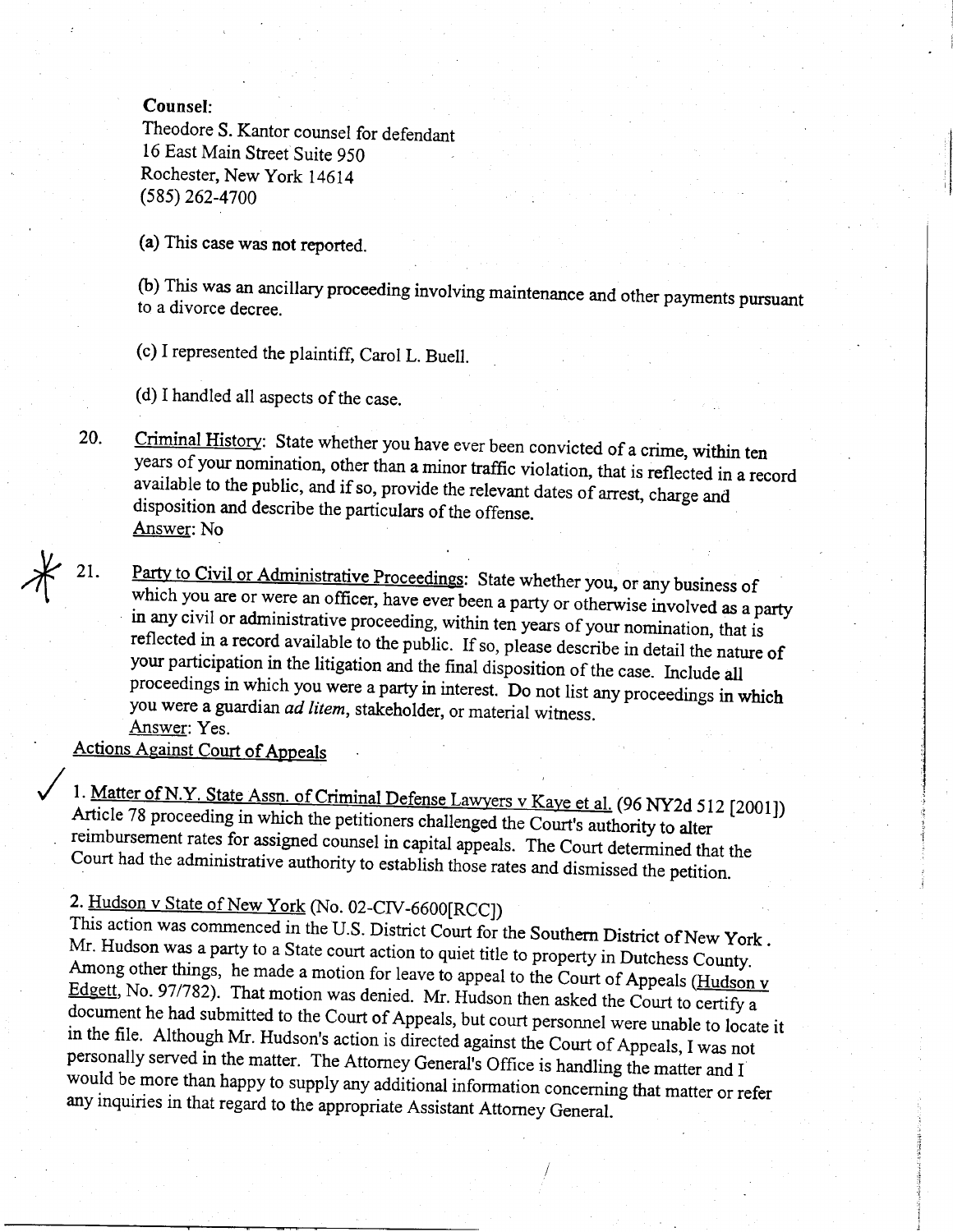## 3. Liang-Houh Shieh v Pataki, et al. (OAG No. 98-000881-0)\*

Dr. Shieh, apparently disgruntled over a bar admission matter, obtained criminal judgments against members of the Court of Appeals and others in Taiwan without ever serving any member of the Court. Again, the New York State Attorney General's Office is working on the matter with outside counsel to have these "criminal" judgments vacated in Taipei. However, that process is not as of yet entirely successful. Any documents that we have received are in Chinese. Again, I would be more than happy to provide further materials, if necessary, along with the name and address of the Assistant Attorney General handling the matter.

\* There is also a related matter involving the Taipei Economic and Cultural Office in New york.

#### 4. Multani v U.S. DOJ. et al (97 - CV - 628)

Bruce Feldman, head of the Attorney General's Litigation Bureau, reports that this case was dismissed, and the Attomey-General's file closed, in January t99g. This Federal court action followed proceedings in State courts bearing the same title. On June 5, 1996, the State action was dismissed by Supreme Court, Erie County (Whelan, J., Index No. I-1996-1923). Multani appealed to the Appellate Division, Fourth Departrnent, which affirmed in an order entered November 8, 1996 (Denman, P.J., Green, wesley, Doerr and Boehm, JJ., No. 1723). Multani appealed to the Court of Appeals, which dismissed the appeal sua sponte upon the ground that no substantial constitutional question is directly involved on January 9, 1997 (Titone and Wesley, JJ. taking no part, Mo. No. 1716, SSD 117). Apparently Multani then unsuccessfully sought review in the Supreme Court of the United States. The complaint in the Federal action attempts to allege a violation of Multani's right to due process as a result of 'Judicial malpractice." Multani's motion for default judgment in the Federal action was denied, and the action laterwas dismissed.

## 5. Sinacore v NY Ct. of Apoeals (8:02-CV-0761-T-27MSS)

The Assistant Attorney General handling this case (Steve Schwartz, tel. 518-473-8047) reports that plaintiff's claims were dismissed with prejudice in late November, 2002. Mr. Sinacore sued the Court of Claims and other State courts, including the Court of Appeals for dismissing his lawsuit challenging certain disciplinary matters involving his employment as a corrections officer. Specifically, he sued the Court of Appeals for not granting ieave to hear his appeal of the dismissal below. In an order dated November 19, 2002, the District Court dismissed with prejudice the claims against, inter alia, the Court of Appeals, upon the ground that "Judicial Defendants enjoy absolute immunity from Plaintiff's purported Claims."

Additional information concerning any actions brought against the Court of Appeals of the State of New York can be obtained from the Clerk of the Court, the Honorable Stuart M. Cohen, 20 Eagle Street, Albany, bIY '12207 (518-455-7810).

Potential Conflict of lnterest: Explain how you will resolve anypotential conflict of interest, including the procedure you will follow in determining these areas of concern. Identify the categories of litigation and financial arrangements that are likely to present potential conflicts of interest during your initiai service in the position to which you have been nominated. 22.

Answer: My general procedure to resolve a potential conflict of interest has been, and remains, to examine carefully every case before me to determine if I have any familiarity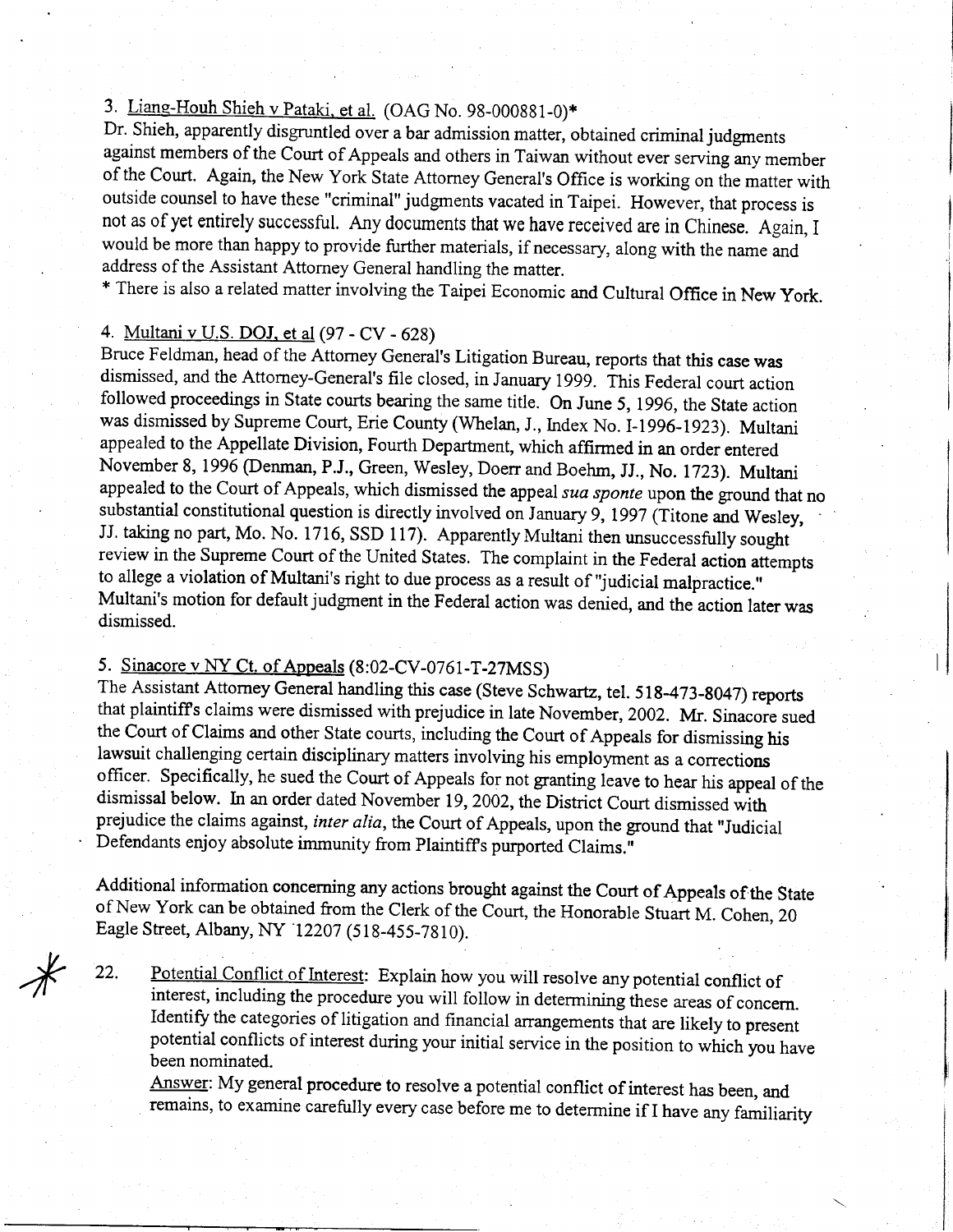with the parties outside the confines of that case. If I would not feel comfortable ruling<br>against a party because of that relationship, I will not sit on the case. To ensure no<br>conflicts arise, I have compiled a list of a neither a potential conflict of interest exists nor the appearance of such. I have always adhered to the New York Code of Judicial Conduct in that regard (see, Canon 3[C]) and will adhered to the New York Code of Judicial Conduct in that regard (see, Canon 3[C]) and will adhere to the requirements of the Code of Judicial Conduct (28 USC  $\S$  455).

- 23. Outside Commitments During Court Service: Do you have any plans, commitments, or<br>arrangements to pursue outside employment, with or without compensation, during your service with the court? If so, explain. Answer: No
- 24. Sources of Income: List sources and amounts of all income received during the calendar<br>year preceding the nomination, including all salaries, fees, dividends, interest, gifts, rents,<br>royalties, patents, honoraria, and othe Answer: See Financial Disclosure Report, attached as schedule 2.

26.

- $25.$ Statement of Net Worth: Complete and attach the financial net worth statement in detail.<br>Add schedules as called for. See attached Net Worth Statement.
	- Selection Process: Is there a selection commission in your jurisdiction to recommend candidates for nomination to the federal courts? Answer: Yes.
	- (a) If so, did it recommend your nomination? Answer: No. The Governor's Screening Committee reviews candidates for the District Court.
	- (b) Describe your experience in the judicial selection process, including the circumstances leading to your nomination and the interviews in which you participated.

Answer: I was called to the White House on September 18, 2002 with regard to a vacancy at the Second Circuit. I was interviewed by White House Council All  $\alpha$  and  $\alpha$ staff, along with : vacancy at the Second Circuit. I was interviewed by White House Counsel Alberto Gonzales and<br>staff, along with someone from the Department of Justice. During the interview, I discussed my<br>work at the Court of Appeals and m

In late December, I was contacted by the White House and told they would like me to complete some paperwork for a background check. I completed several forms, including an SF-86, a white House some paperwork for a background check. I completed several forms, including an SF-86, a<br>White House Questionnaire, the Senate Committee on the Judiciary Questionnaire and a<br>financial disclosure form. I forwarded those form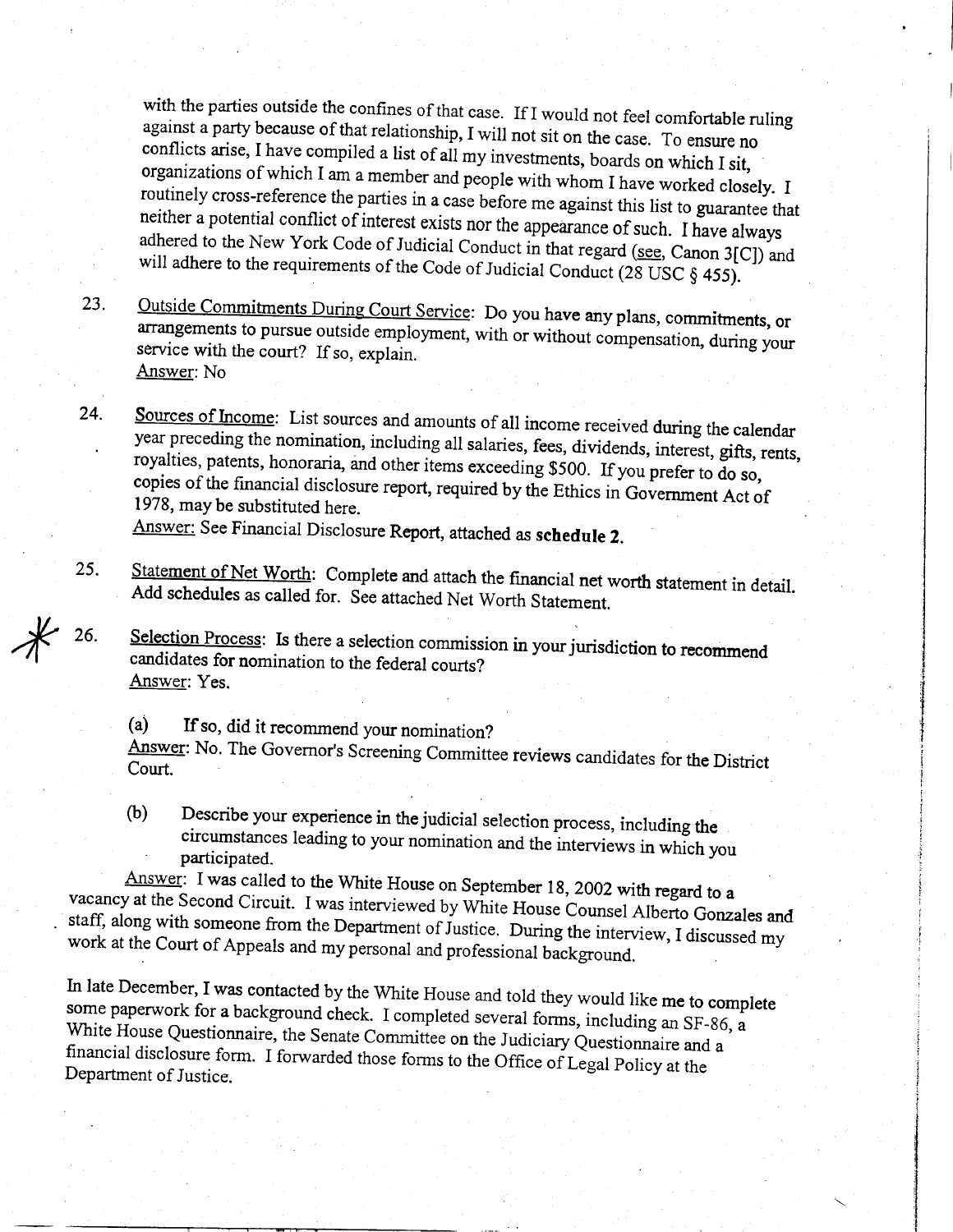Thereafter, I was interviewed over the phone by a representative of the Office of Legal Policy - the interview lasted several hours and covered most of my professional and personal life. I was also interviewed in person by an F.B.I. agent in my Albany chambers. That interview also covered my professional and personal life experiences. I also spoke with the Agent over the phone on two or three occasions to answer questions he had.

(c) Has anyone involved in the process of selecting you as a judicial nominee discussed with you any specific case, legal issue or question in a manner that could reasonably be interpreted as asking or seeking a commitment as to how you would rule on such case, issue, or question? If so, please explain fully. Answer: No.

يرومين وووجود